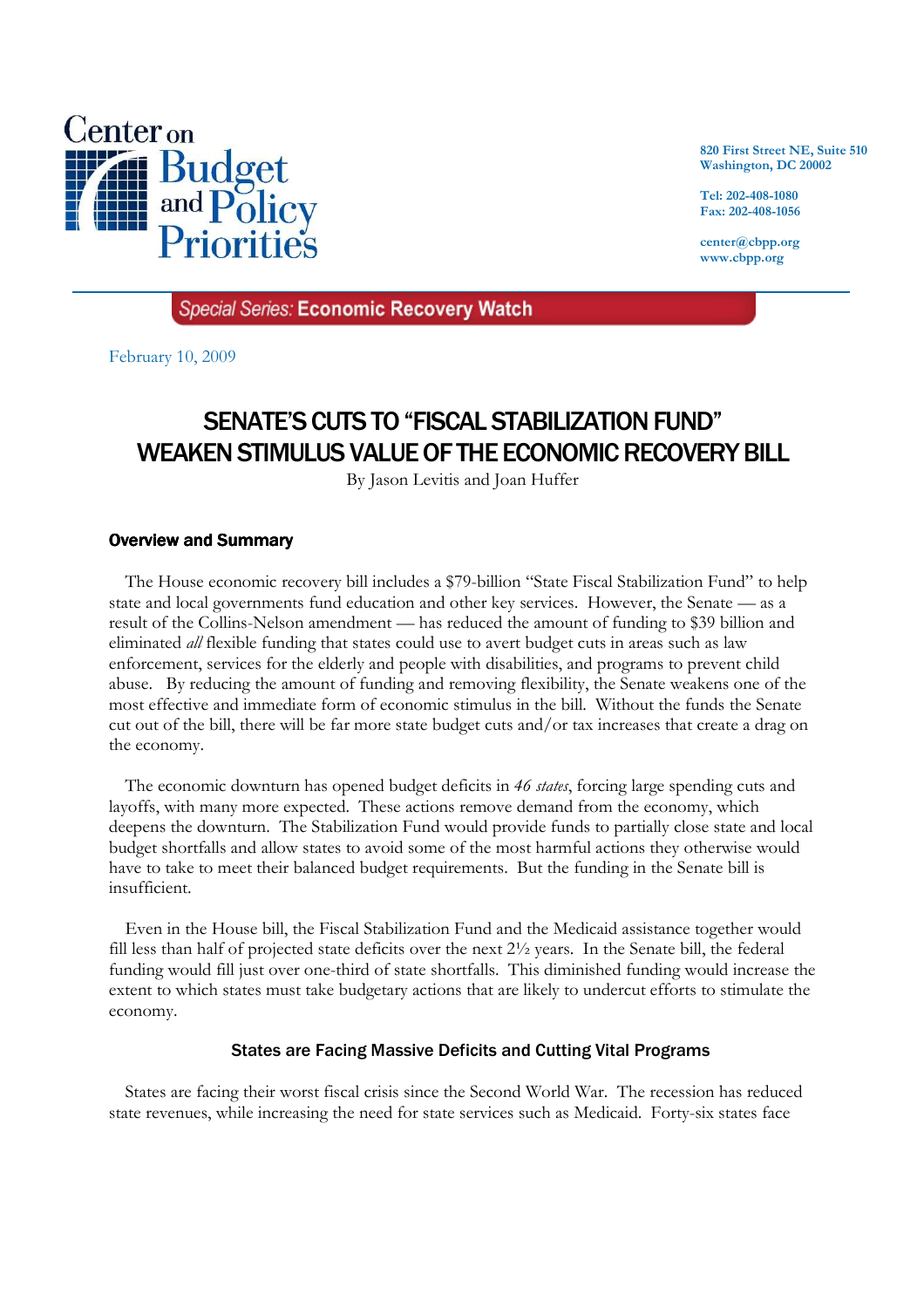budget deficits in the 2009 and/or 2010 state fiscal year, and state deficits are expected to total \$350 billion through state fiscal year  $2011.^1$ 

 The state fiscal crisis is a direct result of the economic downturn, not state fiscal mismanagement. Before the downturn, states had amassed reserves totaling 11.5 percent of state spending. Moreover, total state spending, which fell sharply relative to the economy during the 2001 recession, remains below its fiscal year 2001 level as a share of the economy.

 Because most states are required to balance their operating budgets, states with deficits are forced to cut spending and/or increase taxes. At least 40 states have enacted or proposed spending reductions.<sup>2</sup>

 Some 36 states already have cut funding for elementary, secondary, and/or higher education or proposed such cuts.

- At least 20 states have implemented cuts to K-12 and early education, and another five have proposed such cuts.
- At least 28 states have implemented cuts in funding for public colleges and universities, and another four have proposed such cuts. The result is reductions in faculty and staff and tuition increases of 4 percent to 15 percent.<sup>3</sup> Tuition increases and cutbacks in faculty and enrollment reduce access to higher education for many low- and middle-income students.

 When states cut spending, they lay off employees, cancel contracts with vendors, reduce payments to businesses and nonprofits that provide services, and cut benefit payments to individuals. All of these steps remove demand from the economy and compound the economic slowdown, counteracting the effects of the recovery legislation. If states raise taxes to balance their budgets, the effects on demand are similar. An adequate Stabilization Fund would help prevent further cuts to K-12 and higher education, as well as other critical state and local services.

#### How the Stabilization Fund Would Work

 Under both the House and Senate bills, the State Fiscal Stabilization Fund provides funds to support the ongoing costs of education and an incentive fund for states and localities to encourage certain types of education reforms. The House bill also includes a smaller block grant that states could use to support services other than education.

 Under the House bill, the larger block grant would provide \$38.8 billion, be earmarked for education, and be allocated by each state's population of individuals between the ages of 5 and 24.

-

<sup>1</sup> Elizabeth McNichol and Iris J. Lav, "State Budget Troubles Worsen," CBPP, *Updated* Jan. 29, 2009. www.cbpp.org/9- 8-08sfp.htm.

<sup>2</sup> Nicholas Johnson, Phil Oliff and Jeremy Koulish, Facing Deficits, "At Least 40 States Are Imposing Or Planning Cuts that Hurt Vulnerable Residents," CBPP, *Updated* Feb. 10, 2000. www.cbpp.org/3-13-08sfp.htm.

<sup>3</sup> Nicholas Johnson, Phil Oliff, and Jeremy Koulish, "Most States Are Cutting Education," CBPP, Revised Jan 29, 2009. www.cbpp.org/12-17-08sfp.htm.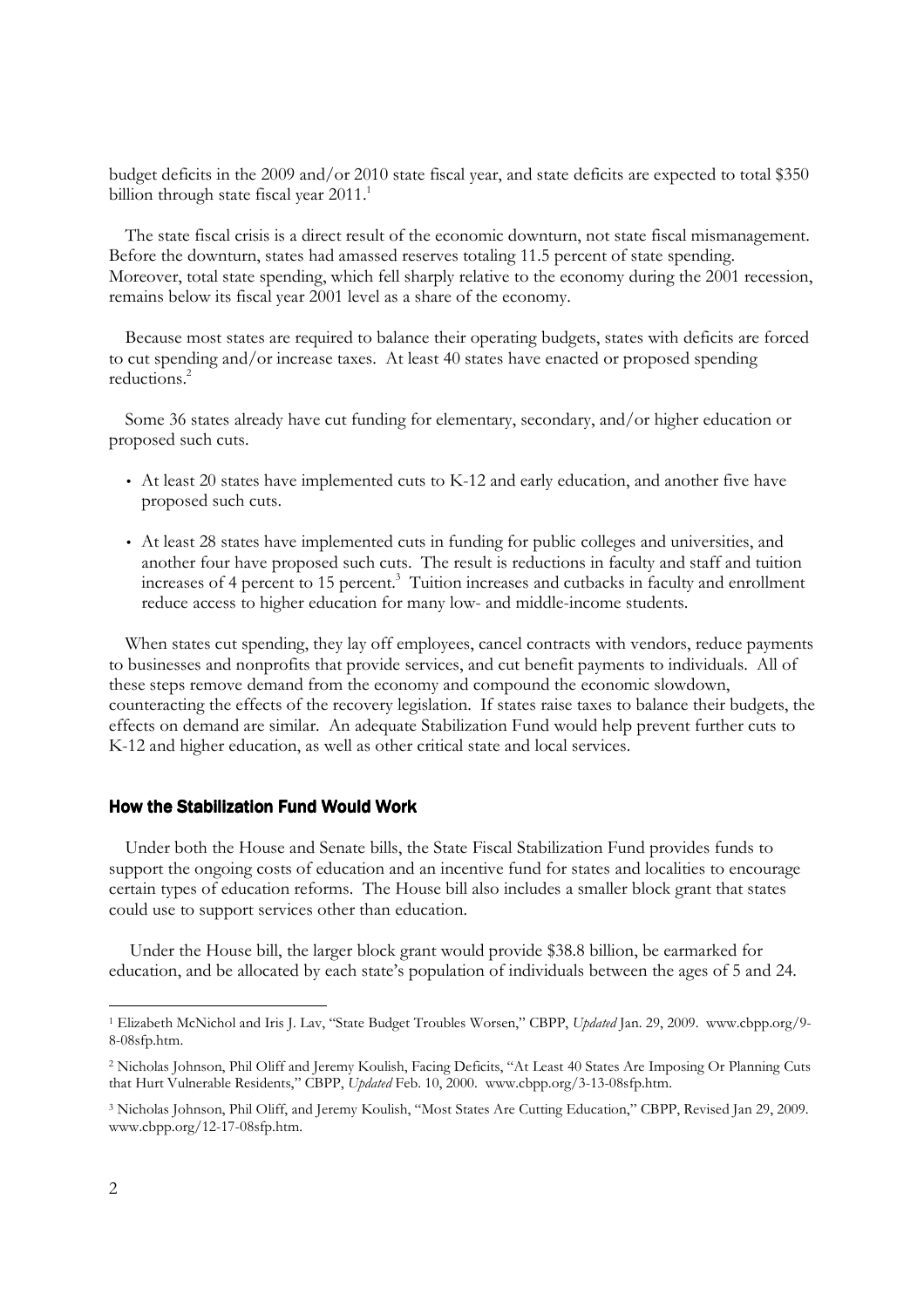A portion of the funds would be dedicated to helping *states* maintain education funding; the remainder would flow directly to local school districts.<sup>4</sup> The smaller of the two block grants would provide \$24.8 billion, allocated based on each state's total population, to support other basic state services, such as public safety and law enforcement, services for the elderly and people with disabilities, child care, and the like. In addition, there is a \$15 billion incentive fund. Most of this fund is for new education initiatives; it would not be available to support ongoing state obligations to fund education, and at least half of these funds would have to be passed through to local school districts.

 Under the Senate bill, about \$31.3 billion would be earmarked to help states meet ongoing costs for education. Another \$7.5 billion would be devoted to the incentive fund. The Senate does not include *any* additional block grant funding to support other important state services.

# Flexible Block Grant Funds Needed to Avert Cuts in Other Key Services

Most of the assistance for states in the recovery legislation is dedicated to either Medicaid or education. The sole piece not so dedicated is the smaller, \$25-billion Stabilization block grant in the House bill. States provide a wide range of other vital services that also are threatened by budget deficits, including public safety, corrections, and services for people who are elderly or have disabilities. State budget cuts in these areas, as well, reduce demand and increase unemployment, thereby deepening the recession.

- At least 22 states plus the District of Columbia are cutting, or proposing cuts to, medical, rehabilitative, home care, or other services needed by people with limited incomes who are elderly or have disabilities, or significantly increasing the cost of these services.<sup>5</sup>
- Cuts in other states are reducing funding for law enforcement, programs to prevent child abuse, funding for homeless shelters, and the like.
- Many states are cutting state aid to localities, which will reduce funding for local programs including police and fire protection, meals for the elderly, hospice care, and seniors' services.
- At least 36 states and the District of Columbia have made, or have proposed making, cuts affecting their state workforces, including layoffs.

A flexible block grant can help to reduce the depth of the cuts states and localities will otherwise have to make, preserving essential services and jobs and sustaining economic demand.

### Total Fiscal Assistance for States in the Senate Bill Will Cover Little More than One-third of State Deficits

-

<sup>4</sup> In both the House and Senate versions, to receive the federal funding states would be required to fund both K-12 and higher education at no less than their fiscal year 2006 level.

<sup>5</sup> Johnson, Oliff, and Koulish, "At least 40 States Are Imposing Or Planning Cuts that Hurt Vulnerable Residents."